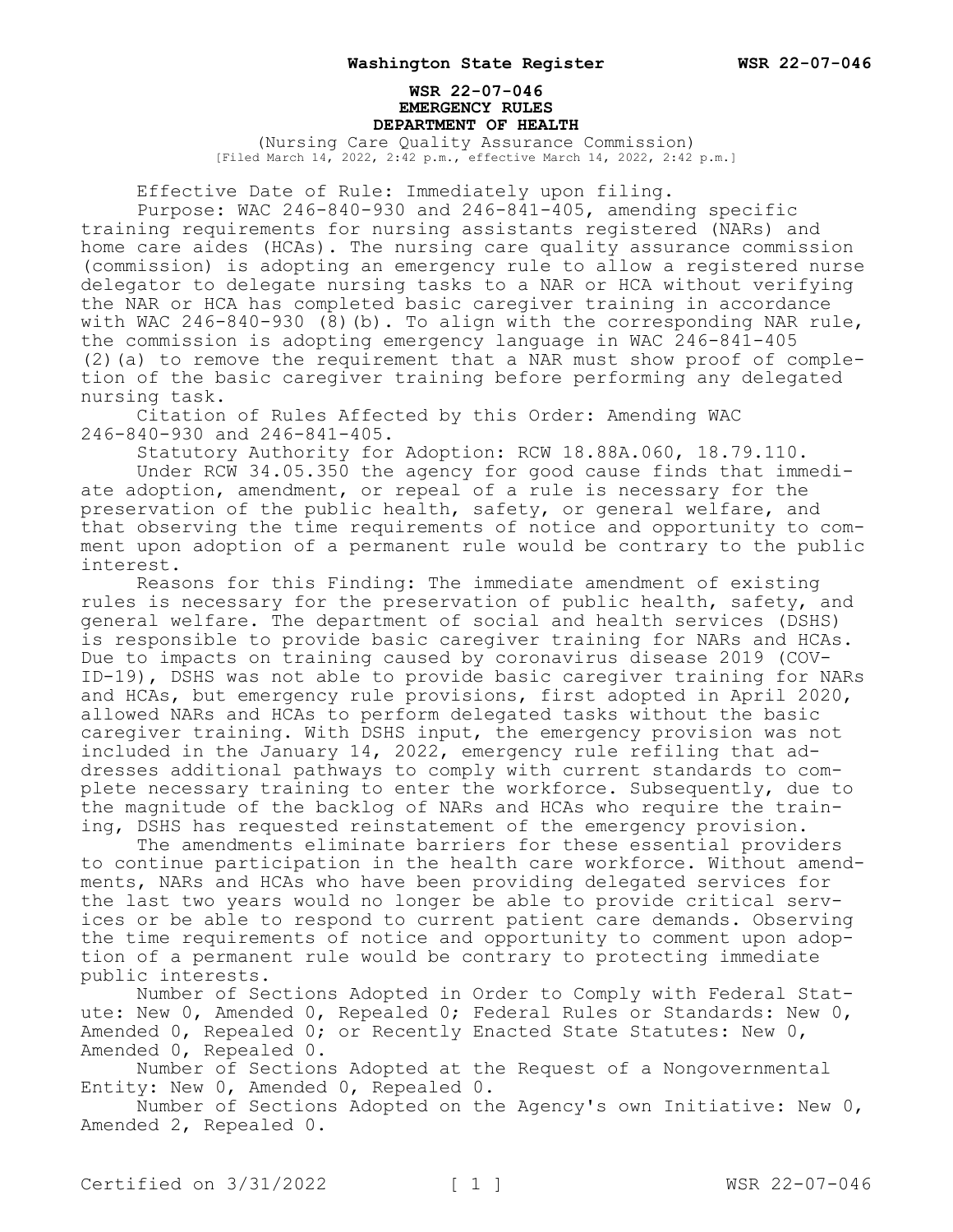### **Washington State Register WSR 22-07-046**

Number of Sections Adopted in Order to Clarify, Streamline, or Reform Agency Procedures: New 0, Amended 0, Repealed 0. Number of Sections Adopted using Negotiated Rule Making: New 0, Amended 0, Repealed 0; Pilot Rule Making: New 0, Amended 0, Repealed 0; or Other Alternative Rule Making: New 0, Amended 2, Repealed 0. Date Adopted: March 14, 2022.

> Paula R. Meyer MSN, RN, FRE Executive Director Nursing Care Quality Assurance Commission

# **OTS-3664.1**

AMENDATORY SECTION (Amending WSR 13-15-063, filed 7/15/13, effective  $\frac{1}{8/15/13}$ 

**WAC 246-840-930 Criteria for delegation.** (1) Before delegating a nursing task, the registered nurse delegator decides the task is appropriate to delegate based on the elements of the nursing process: AS-SESS, PLAN, IMPLEMENT, EVALUATE.

# **ASSESS**

(2) The setting allows delegation because it is a community-based care setting as defined by RCW  $18.79.260$  (3) (e)(i) or an in-home care setting as defined by RCW  $18.79.260$  (3)(e)(ii).

(3) Assess the patient's nursing care needs and determine the patient's condition is stable and predictable. A patient may be stable and predictable with an order for sliding scale insulin or terminal condition.

(4) Determine the task to be delegated is within the delegating nurse's area of responsibility.

(5) Determine the task to be delegated can be properly and safely performed by the nursing assistant or home care aide. The registered nurse delegator assesses the potential risk of harm for the individual patient.

(6) Analyze the complexity of the nursing task and determine the required training or additional training needed by the nursing assistant or home care aide to competently accomplish the task. The registered nurse delegator identifies and facilitates any additional training of the nursing assistant or home care aide needed prior to delegation. The registered nurse delegator ensures the task to be delegated can be properly and safely performed by the nursing assistant or home care aide.

(7) Assess the level of interaction required. Consider language or cultural diversity affecting communication or the ability to accomplish the task and to facilitate the interaction.

(8) Verify that the nursing assistant or home care aide:

(a) Is currently registered or certified as a nursing assistant or home care aide in Washington state without restriction;

(b) Has completed ((both the basic caregiver training and)) core delegation training before performing any delegated task;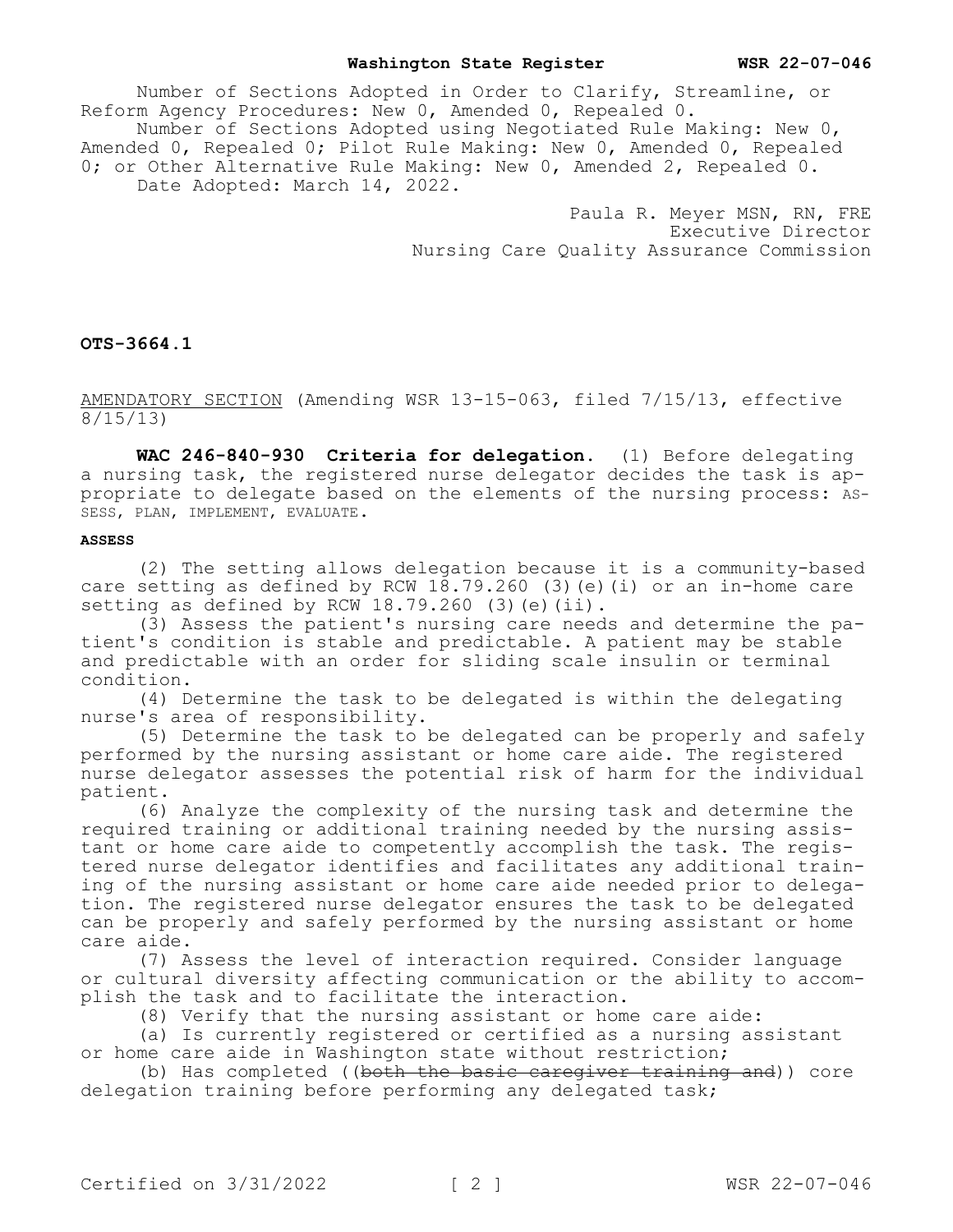(c) Has a certificate of completion issued by the department of social and health services indicating completion of the required core nurse delegation training;

(d) Has a certificate of completion issued by the department of social and health services indicating completion of diabetes training when providing insulin injections to a diabetic client; and

(e) Is willing and able to perform the task in the absence of direct or immediate nurse supervision and accept responsibility for their actions.

(9) Assess the ability of the nursing assistant or home care aide to competently perform the delegated nursing task in the absence of direct or immediate nurse supervision.

(10) If the registered nurse delegator determines delegation is appropriate, the nurse:

(a) Discusses the delegation process with the patient or authorized representative, including the level of training of the nursing assistant or home care aide delivering care.

(b) Obtains written consent. The patient, or authorized representative, must give written, consent to the delegation process under chapter 7.70 RCW. Documented verbal consent of patient or authorized representative may be acceptable if written consent is obtained within ((thirty)) 30 days; electronic consent is an acceptable format. Written consent is only necessary at the initial use of the nurse delegation process for each patient and is not necessary for task additions or changes or if a different nurse, nursing assistant, or home care aide will be participating in the process.

### **PLAN**

(11) Document in the patient's record the rationale for delegating or not delegating nursing tasks.

(12) Provide specific, written delegation instructions to the nursing assistant or home care aide with a copy maintained in the patient's record that includes:

(a) The rationale for delegating the nursing task;

(b) The delegated nursing task is specific to one patient and is not transferable to another patient;

(c) The delegated nursing task is specific to one nursing assistant or one home care aide and is not transferable to another nursing assistant or home care aide;

(d) The nature of the condition requiring treatment and purpose of the delegated nursing task;

(e) A clear description of the procedure or steps to follow to perform the task;

(f) The predictable outcomes of the nursing task and how to effectively deal with them;

(g) The risks of the treatment;

(h) The interactions of prescribed medications;

(i) How to observe and report side effects, complications, or unexpected outcomes and appropriate actions to deal with them, including specific parameters for notifying the registered nurse delegator, health care provider, or emergency services;

(j) The action to take in situations where medications and/or treatments and/or procedures are altered by health care provider orders, including:

(i) How to notify the registered nurse delegator of the change;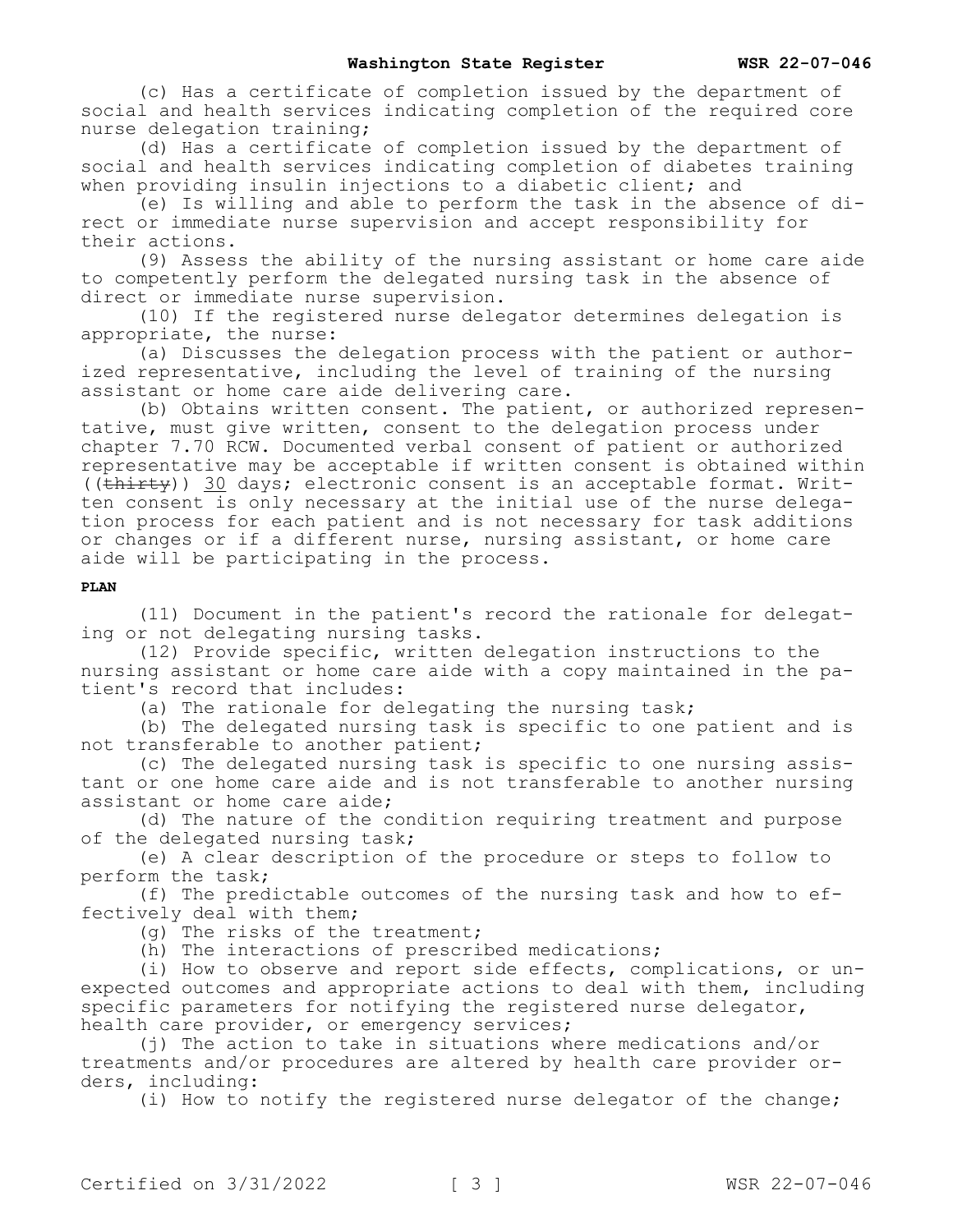(ii) The process the registered nurse delegator uses to obtain verification from the health care provider of the change in the medical order; and

(iii) The process to notify the nursing assistant or home care aide of whether administration of the medication or performance of the procedure and/or treatment is delegated or not;

(k) How to document the task in the patient's record;

(l) Document teaching done and a return demonstration, or other method for verification of competency; and

(m) Supervision shall occur at least every ( $(\overline{ninety})$ ) 90 days. With delegation of insulin injections, the supervision occurs at least weekly for the first four weeks, and may be more frequent.

(13) The administration of medications may be delegated at the discretion of the registered nurse delegator, including insulin injections. Any other injection (intramuscular, intradermal, subcutaneous, intraosseous, intravenous, or otherwise) is prohibited. The registered nurse delegator provides to the nursing assistant or home care aide written directions specific to an individual patient.

### **IMPLEMENT**

(14) Delegation requires the registered nurse delegator teach the nursing assistant or home care aide how to perform the task, including return demonstration or other method of verification of competency as determined by the registered nurse delegator.

(15) The registered nurse delegator is accountable and responsible for the delegated nursing task. The registered nurse delegator monitors the performance of the task(s) to assure compliance with established standards of practice, policies and procedures and appropriate documentation of the task(s).

# **EVALUATE**

(16) The registered nurse delegator evaluates the patient's responses to the delegated nursing care and to any modification of the nursing components of the patient's plan of care.

(17) The registered nurse delegator supervises and evaluates the performance of the nursing assistant or home care aide, including direct observation or other method of verification of competency of the nursing assistant or home care aide. The registered nurse delegator reevaluates the patient's condition, the care provided to the patient, the capability of the nursing assistant or home care aide, the outcome of the task, and any problems.

(18) The registered nurse delegator ensures safe and effective services are provided. Reevaluation and documentation occurs at least every ( $(\overline{\text{ninety}})$ ) 90 days. Frequency of supervision is at the discretion of the registered nurse delegator and may be more often based upon nursing assessment.

(19) The registered nurse must supervise and evaluate the performance of the nursing assistant or home care aide with delegated insulin injection authority at least weekly for the first four weeks. After the first four weeks the supervision shall occur at least every  $((\text{ninety}))$  90 days.

[Statutory Authority: RCW 18.79.110, 18.79.260, 2012 c 164, and 2012 c 10. WSR 13-15-063, § 246-840-930, filed 7/15/13, effective 8/15/13. Statutory Authority: RCW 18.79.110, 18.79.260, 18.88A060 [18.88A.060], and 18.88A.210. WSR 09-06-006, § 246-840-930, filed 2/18/09, effective 3/21/09. Statutory Authority: RCW 18.79.110, 18.79.260 (3)(f),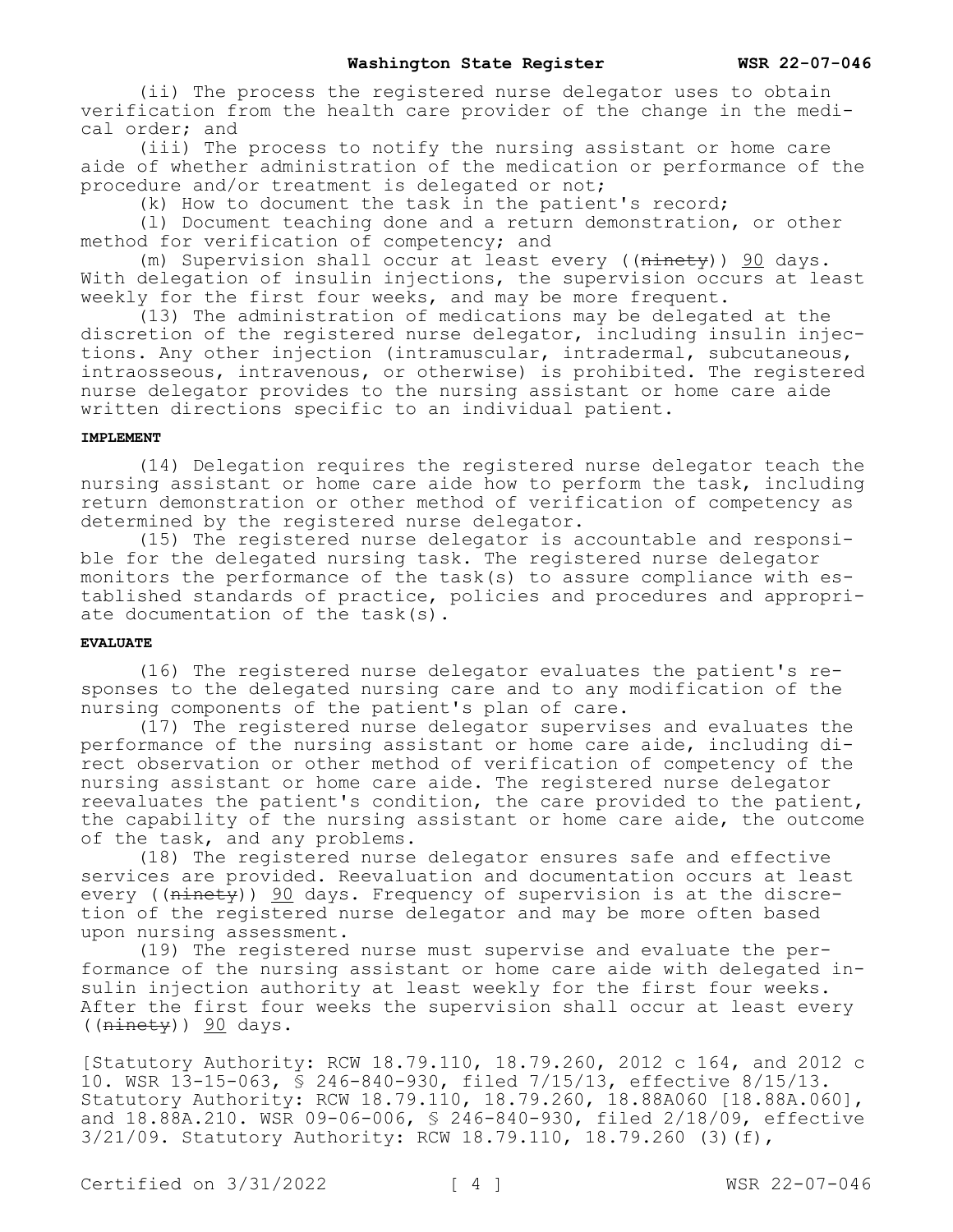### **Washington State Register WSR 22-07-046**

18.88A.210, 2003 c 140. WSR 04-14-065, § 246-840-930, filed 7/2/04, effective 7/2/04. Statutory Authority: Chapters 18.79 and 18.88A RCW. WSR 02-02-047, § 246-840-930, filed 12/27/01, effective 1/27/02. Statutory Authority: Chapter 18.79 RCW. WSR 97-13-100, § 246-840-930, filed 6/18/97, effective 7/19/97; WSR 96-05-060, § 246-840-930, filed 2/19/96, effective 3/21/96.]

**OTS-3665.1**

AMENDATORY SECTION (Amending WSR 09-06-006, filed 2/18/09, effective 3/21/09)

**WAC 246-841-405 Nursing assistant delegation.** Provision for delegation of certain tasks.

(1) Nursing assistants perform tasks delegated by a registered nurse for patients in community-based care settings or in-home care settings each as defined in RCW  $18.79.260$  (3)(e).

(2) Before performing any delegated task:

(a) Nursing assistants-registered must show the certificate of completion of ((both the basic caregiver training and)) core delegation training from the department of social and health services to the registered nurse delegator.

(b) Nursing assistants-certified must show the certificate of completion of the core delegation training from the department of social and health services to the registered nurse delegator.

(c) All nursing assistants must comply with all applicable requirements of the nursing care quality assurance commission in WAC 246-840-910 through 246-840-970.

(d) All nursing assistants, registered and certified, who may be completing insulin injections must give a certificate of completion of diabetic training from the department of social and health services to the registered nurse delegator.

(e) All nursing assistants must meet any additional training requirements identified by the nursing care quality assurance commission. Any exceptions to additional training requirements must comply with RCW 18.79.260 (3)(e)(v).

(3) Delegated nursing care tasks described in this section are:

(a) Only for the specific patient receiving delegation;

(b) Only with the patient's consent; and

(c) In compliance with all applicable requirements in WAC 246-840-910 through 246-840-970.

(4) A nursing assistant may consent or refuse to consent to perform a delegated nursing care task. The nursing assistant is responsible for their own actions with the decision to consent or refuse to consent and the performance of the delegated nursing care task.

(5) Nursing assistants shall not accept delegation of, or perform, the following nursing care tasks:

(a) Administration of medication by injection, with the exception of insulin injections;

(b) Sterile procedures;

(c) Central line maintenance;

(d) Acts that require nursing judgment.